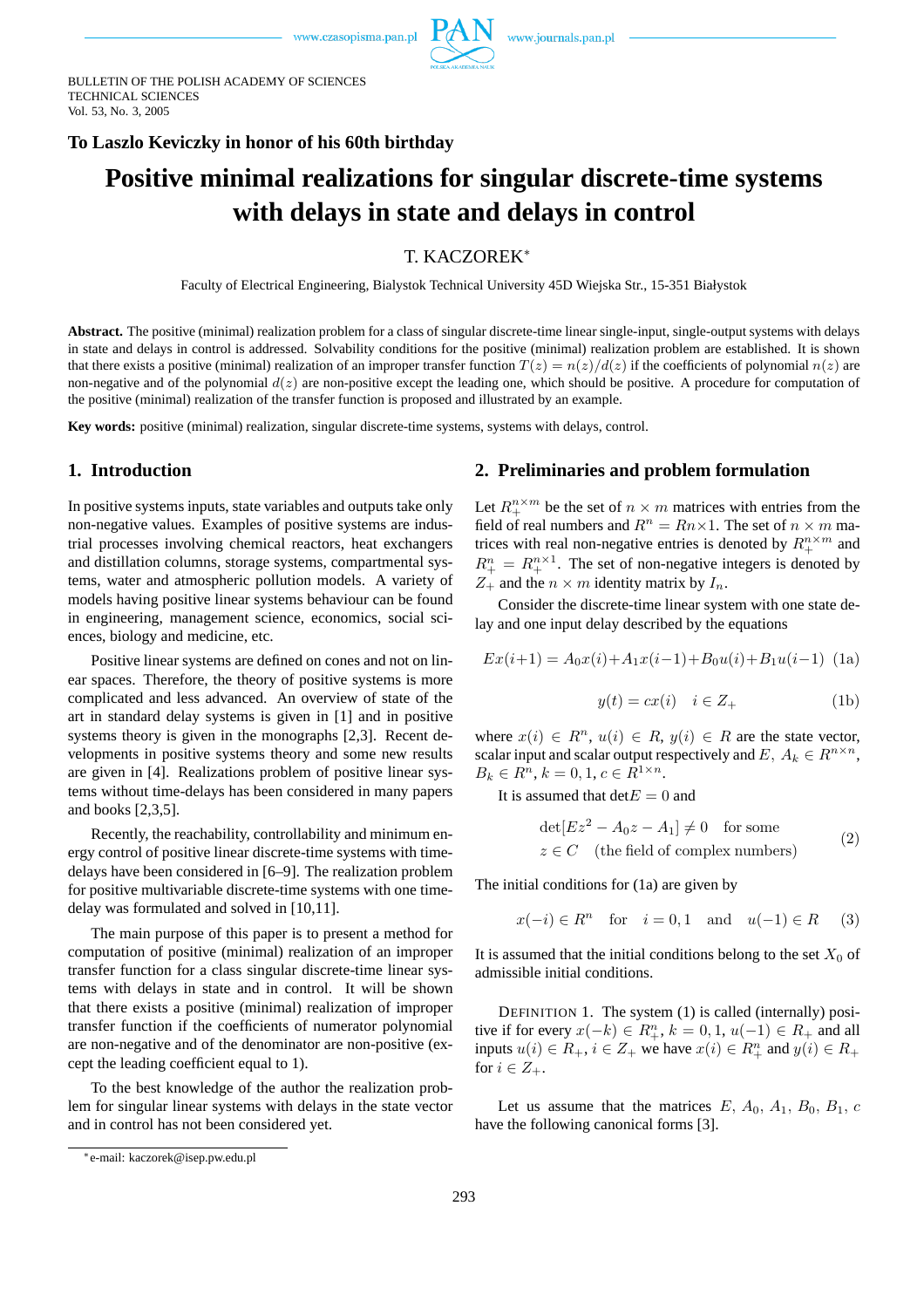

$$
E = \begin{bmatrix} I_{n-1} & 0 \\ 0 & 0 \end{bmatrix} \in R^{n \times n}, \quad A_0 = \begin{bmatrix} 0 & \bar{a}_0 \\ 0 & 0 \end{bmatrix} \in R^{n \times n},
$$

$$
\bar{a}_0 = \begin{bmatrix} a_1 \\ a_3 \\ \vdots \\ a_{2n-3} \end{bmatrix} \in R^{n-1},
$$

$$
A_1 = \begin{bmatrix} \bar{A}_1 & \bar{a}_1 \\ \bar{e}_{n-1}^T & -a_{2(n-1)} \end{bmatrix} \in R^{n \times n},
$$

$$
\bar{A}_1 = \left[\frac{0}{I_{n-2}}\right] \begin{matrix} 0 \end{matrix} \in R^{(n-1)\times(n-1)}, \ \bar{a}_1 = \begin{bmatrix} a_2 \\ \vdots \\ a_{2(n-2)} \end{bmatrix}, \ (4)
$$

$$
B_0 = \begin{bmatrix} \bar{b}_0 \\ b_{0n} \end{bmatrix} \in R^n, \quad \bar{b}_0 = \begin{bmatrix} b_{01} \\ b_{02} \\ \vdots \\ b_{0n-1} \end{bmatrix} \in R^{n-1},
$$

$$
B_1 = \begin{bmatrix} \bar{b}_1 \\ b_{1n} \end{bmatrix} \in R^n, \quad \bar{b}_1 = \begin{bmatrix} b_{11} \\ b_{12} \\ \vdots \\ b_{1n-1} \end{bmatrix} \in R^{n-1},
$$

$$
c = e_n^T = \begin{bmatrix} 0 & \dots & 0 \end{bmatrix} \in R^{1 \times n}.
$$

THEOREM 1. The system (1) with (4) is positive if and only if

$$
\bar{a}_k \in R_+^{n-1}, a_{2(n-1)} > 0
$$
 and  $B_k \in R_+^n, k = 0, 1$  (5)

P r o o f. *Sufficiency*. The equation (1a) for (4) can be written as

$$
\bar{x}(i+1) = \bar{a}_0 x_n(i) + \bar{A}_1 \bar{x}(i-1) + \bar{a}_1 x_n(i-1) \n+ \bar{b}_0 u(i) + \bar{b}_1 u(i-1)
$$
\n(6a)

and

$$
a_{2(n-1)}x_n(i-1) = e_n^T \bar{x}(i-1) + b_{on}u(i) + b_{1n}u(i-1)
$$
 (6b)

where

$$
x(i) = \begin{bmatrix} \bar{x}(i) \\ x_n(i) \end{bmatrix} \in R^n, \ \bar{x}(i) = \begin{bmatrix} x_1(i) \\ x_2(i) \\ \vdots \\ x_{n-1}(i) \end{bmatrix}, \ i \in Z_+.
$$

If the conditions (5) are satisfied then using (6a) for  $i = 0$  and the initial conditions (3) we may compute  $\bar{x}(1) \in R_+$  and next from (6b) for  $i = 1$   $x_n(1)$  and from (6a)  $\bar{x}(2) \in R_+^{n-1}$ . Continuing the procedure we may find  $x(i) \in R_+^n$  for  $i = 1, 2, ...$ and from (1b)  $y(i) = cx(i) \in R_+$  for  $i = 1, 2, ...$ .

The necessity follows immediately from arbitrariness of the initial conditions (3) and of the input  $u(i)$  and it can be shown in a similar way as for systems without delays [3].

*Remark* 1. Using (6b) we may eliminate  $x_n(i)$  from (6a) and (1b) and we obtain

$$
\bar{x}(i+1) = \frac{\bar{a}_0 e_n^T}{a_{2(n-1)}} \bar{x}(i) + \left(\bar{A}_1 + \frac{\bar{a}_1 e_n^T}{a_{2(n-1)}}\right) \bar{x}(i-1) \n+ \frac{\bar{a}_0 b_{0n}}{a_{2(n-1)}} u(i+1) + \left(\frac{\bar{a}_0 b_{1n} + \bar{a}_1 b_{0n}}{a_{2(n-1)}} + \bar{b}_0\right) u(i) \n+ \left(\frac{\bar{a}_1 b_{1n}}{a_{2(n-1)}} + \bar{b}_1\right) u(i-1) \n y(i) = \frac{e_n^T}{2(n-1)} \bar{x}(i) + \frac{b_{0n}}{a_{2(n-1)}} u(i+1) + \frac{b_{1n}}{a_{2(n-1)}} u(i).
$$

The transfer function of (1) is given by

$$
T(z) = c[Ez - A_0 - A_1 z^{-1}]^{-1} (B_0 + B_1 z^{-1})
$$
  
=  $c[Iz^2 - A_0 z - A_1]^{-1} (B_0 z + B_1).$  (7)

DEFINITION 2. Matrices (4) satisfying the condition (5) are called a positive realization of a given proper transfer function  $T(z)$  if they satisfy the equality (7).

The realization is called minimal if the dimension  $n \times n$  of E,  $A_k$ ,  $k = 0, 1$  is minimal among all realizations of  $T(z)$ .

The positive minimal realization problem can be stated as follows. Given an improper transfer function  $T(z)$ . Find a positive (minimal) realization of the  $T(z)$ .

Conditions for solvability of the positive (minimal) realization problem will be established and a procedure for computation of a positive (minimal) realization of  $T(z)$  will be presented.

#### **3. Problem solution**

The transfer function (7) can be written in the form

$$
T(z) = \frac{c(\text{Adj}[Ez^2 - A_0z + A_1])(B_0z + B_1)}{\det[Ez^2 - A_0 + A_1]} = \frac{n(z)}{d(z)}
$$
(8)

where

$$
n(z) = c(\text{Adj}[Ez^2 - A_0z - A_1])(B_0z + B_1)
$$
  
\n
$$
d(z) = \det[Ez^2 - A_0 - A_1]
$$
\n(9)

and Adj stands for the adjoint matrix.

LEMMA 1. If the matrices  $E$ ,  $A_0$  and  $A_1$  have the following forms (4) then

$$
\det[Ez^2 - A_0z - A_1] = a_{a(n-1)}z^{a(n-1)} - a_{2n-3}z^{2n-3} - \dots - a_1z + a_0.
$$
 (10)

P r o o f. Expansion of the determinant with respect to the *n*th column yields

$$
\det[Ez^2 - A_0z - A_1]
$$
\n
$$
= \begin{vmatrix}\nz^2 & 0 & 0 & \cdots & 0 & -a_1z - a_0 \\
-1 & z^2 & 0 & \cdots & 0 & -a_3z - a_2 \\
0 & -1 & z^2 & \cdots & 0 & -a_5z - a_4 \\
\cdots & \cdots & \cdots & \cdots & \cdots & \cdots \\
0 & 0 & 0 & \cdots & z^2 - a_{2n-3}z - a_{2(n-2)} \\
0 & 0 & 0 & \cdots & -1 & a_{2(n-1)} \\
= a_{2(n-1)}z^{2(n-1)} - a_{2n-3}z^{2n-3} - \cdots - a_1z - a_0.\n\end{vmatrix}
$$

294 Bull. Pol. Ac.: Tech. 53(3) 2005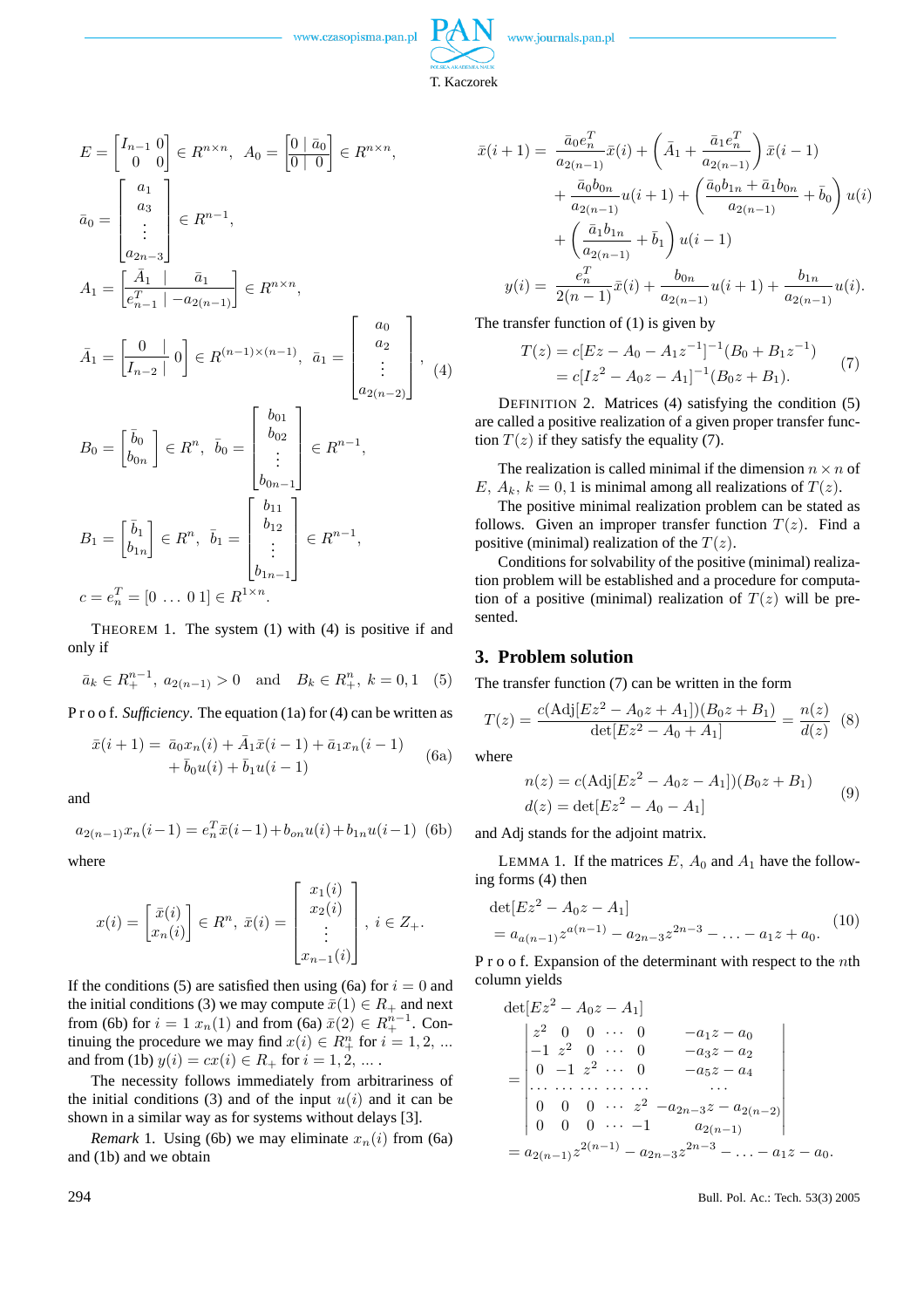

*Positive minimal realizations for singular discrete-time systems with delays in state and delays in control*

LEMMA 2. If the matrices  $E$ ,  $A_0$ ,  $A_1$  have the forms (4) then the *n*th row  $R_n(z)$  of the adjoint matrix Adj[ $Ez^2 - A_0z A_1$ ] has the form

$$
R_n(z) = [1 \ z^2 \ \dots \ z^{2(n-1)}]. \tag{11}
$$

P r o o f. Taking into account that

$$
(\text{Adj}[Ez^2 - A_0z - A_1])[Ez^2 - A_0z - A_1] = I_n d(z)
$$

it is easy to verify that

$$
R_n(z)[Ez^2 - A_0z - A_1] = [0 \ \ldots \ 0 \ 1]d(z).
$$

Let a given improper transfer function have the form

$$
T(z) = \frac{b_{2n-1}z^{2n-1} + \dots + b_1z + b_0}{z^{2(n-1)} - a_{2n-3}z^{2n-3} - \dots - a_1z - a_0}
$$
 (12)  

$$
(b_{2n-1} \neq 0)
$$

LEMMA 3. Let

$$
T(z) = q_{-1}z + q_0 + q_1 z^{-1} + q_2 z^{-2} + \dots \qquad (13)
$$

Then

$$
q_k \ge 0 \quad \text{for} \quad k = -1, 0, 1, \dots \tag{14}
$$

$$
\quad\text{if}\quad
$$

$$
a_i \ge 0
$$
 for  $i = 0, 1, ..., 2n - 3$  and  
\n $b_i \ge 0$  for  $j = 0, 1, ..., 2n - 1$ . (15)

P r o o f. From (12) and (13) we have

$$
b_{2n-1}z^{2n-1} + \dots + b_1z + b_0
$$
  
=  $(z^{2n-1} - a_{2n-3}z^{2n-3} - \dots - a_1z - a_0)$  (16)  
 $\times (q_{-1}z + q_0 + q_1z^{-1} + q_2z^{-2} + \dots).$ 

Equaling the coefficients at the same powers of  $z$  of (16) we obtain

$$
q_{-1} = b_{2n-1} > 0,
$$
  
\n
$$
q_0 = b_{2(n-1)} + a_{2n-3}b_{2n-1} > 0, \dots, q_{2(n-1)}
$$
  
\n
$$
= b_0 + a_{2n-3}q_{2n-3} + \dots + a_0q_0 \ge 0, \dots
$$
\n(17)

Knowing the coefficients of the polynomial we may find the matrices  $\overline{r}$  $\overline{a}$ 

$$
A_0 = \begin{bmatrix} 0 & \cdots & 0 & a_1 \\ 0 & \cdots & 0 & a_3 \\ \vdots & \vdots & \ddots & \vdots \\ 0 & \cdots & 0 & a_{2n-3} \\ 0 & \cdots & 0 & 0 \end{bmatrix},
$$
  
\n
$$
A_1 = \begin{bmatrix} 0 & 0 & \cdots & 0 & a_0 \\ 1 & 0 & \cdots & 0 & a_2 \\ 0 & 1 & \cdots & 0 & a_4 \\ \vdots & \vdots & \ddots & \vdots & \vdots \\ 0 & 0 & \cdots & 0 & a_{2(n-2)} \\ 0 & 0 & \cdots & 1 & -1 \end{bmatrix}
$$
 (18)

such that

$$
\det[Ez^2 - A_0z - A_1]
$$
  
=  $d(z) = z^{2(n-1)} - a_{2n-3}z^{2n-3} - \dots - a_1z - a_0.$  (19)

**Bull. Pol. Ac.: Tech. 53(3) 2005** 295

Using  $(8)$ ,  $(11)$  and  $(12)$  we obtain

$$
T(z) = c \frac{\text{Adj}[E z^2 - A_0 z - A_1]}{\det[E z^2 - A_0 z - A_1]} (B_0 z + B_1)
$$
  
= 
$$
\frac{[1 \ z^2 \ \cdots \ z^{2(n-1)}]}{z^{2(n-1)} - a_{2n-3} z^{2n-3} - \cdots - a_1 z - a_0}
$$
  

$$
\times \begin{bmatrix} b_{01} z + b_{11} \\ b_{02} z + b_{12} \\ \cdots \cdots \cdots \\ b_{0n} z + b_{1n} \end{bmatrix}
$$
(20)  
= 
$$
\frac{b_{0n} z^{2n-1} + b_{1n} z^{2(n-1)} + \cdots + b_{01} z + b_{11}}{z^{2(n-1)} - a_{2n-3} z^{2n-3} - \cdots - a_1 z - a_0}
$$
  
= 
$$
\frac{b_{2n-1} z^{2n-1} + \cdots + b_1 z + b_0}{z^{2(n-1)} - a_{2n-3} z^{2n-3} - \cdots - a_1 z - a_0}.
$$

Equaling the coefficients at the same powers of  $z$  of the numerators of (21) we obtain

$$
b_{0n} = b_{2n-1}, \ b_{1n} = b_{2(n-1)}, \dots, b_{01} = b_1, b_{11} = b_0. \tag{21}
$$

THEOREM 2. There exists a positive minimal realization of (12) if

- i) the coefficients  $a_i \geq 0$  for  $i = 0, 1, \ldots, 2n 3$ .
- ii) the coefficients  $a_j \geq 0$  for  $j = 0, 1, \ldots, 2n 1$ .

P r o o f. If the condition ii) is satisfied then from (21) it follows that  $B_0$ ,  $B_1 \in R_+^n$ . If additionally the condition i) is satisfied then the conditions (5) hold and by Theorem 1 the realization is positive. Note that the dimension  $n \times n$  of the matrices  $A_0$ ,  $A_1$  chosen of the forms (18) is minimal.

If the conditions of Theorem 2 are satisfied then a positive minimal realization of (12) can be found by the use of the following procedure.

PROCEDURE 1.

*Step* 1. Knowing the coefficients  $a_i$ ,  $i = 0, 1, \dots, p-1$  of  $d(z)$ find the matrices  $A_0$  and  $A_1$ .

Step 2. Using (21) find the matrices  $B_0$  and  $B_1$ .

*Remark* 2. The matrices  $E$  and  $c$  have the canonical forms  $(4)$ which are independent of  $T(z)$ .

*Example* 1. Given the transfer function

$$
T(z) = \frac{2z^3 + z^2 + 2z + 1}{z^2 - 2z - 3}
$$
 (22)

find its positive minimal realization.

It is easy to verify that the transfer function (22) satisfies the conditions of Theorem 2.

Using the Procedure 1 we obtain.

*Step* 1. From  $(22)$  we have and using  $(18)$  we obtain

$$
A_0 = \begin{bmatrix} 0 & a_1 \\ 0 & 0 \end{bmatrix} = \begin{bmatrix} 0 & 2 \\ 0 & 0 \end{bmatrix}, A_1 = \begin{bmatrix} 0 & a_0 \\ 1 & -1 \end{bmatrix} = \begin{bmatrix} 0 & 3 \\ 1 & -1 \end{bmatrix}. \tag{23}
$$

Step 2. Using (23) we obtain in this case

$$
b_0 = \begin{bmatrix} b_{01} \\ b_{02} \end{bmatrix} = \begin{bmatrix} 1 \\ 2 \end{bmatrix}, \ b_1 = \begin{bmatrix} b_{11} \\ b_{12} \end{bmatrix} = \begin{bmatrix} 1 \\ 2 \end{bmatrix}. \tag{24}
$$

The matrices  $E$  and  $c$  have the forms

$$
E = \begin{bmatrix} 1 & 0 \\ 0 & 0 \end{bmatrix}, \ c = \begin{bmatrix} 0 & 1 \end{bmatrix}.
$$
 (25)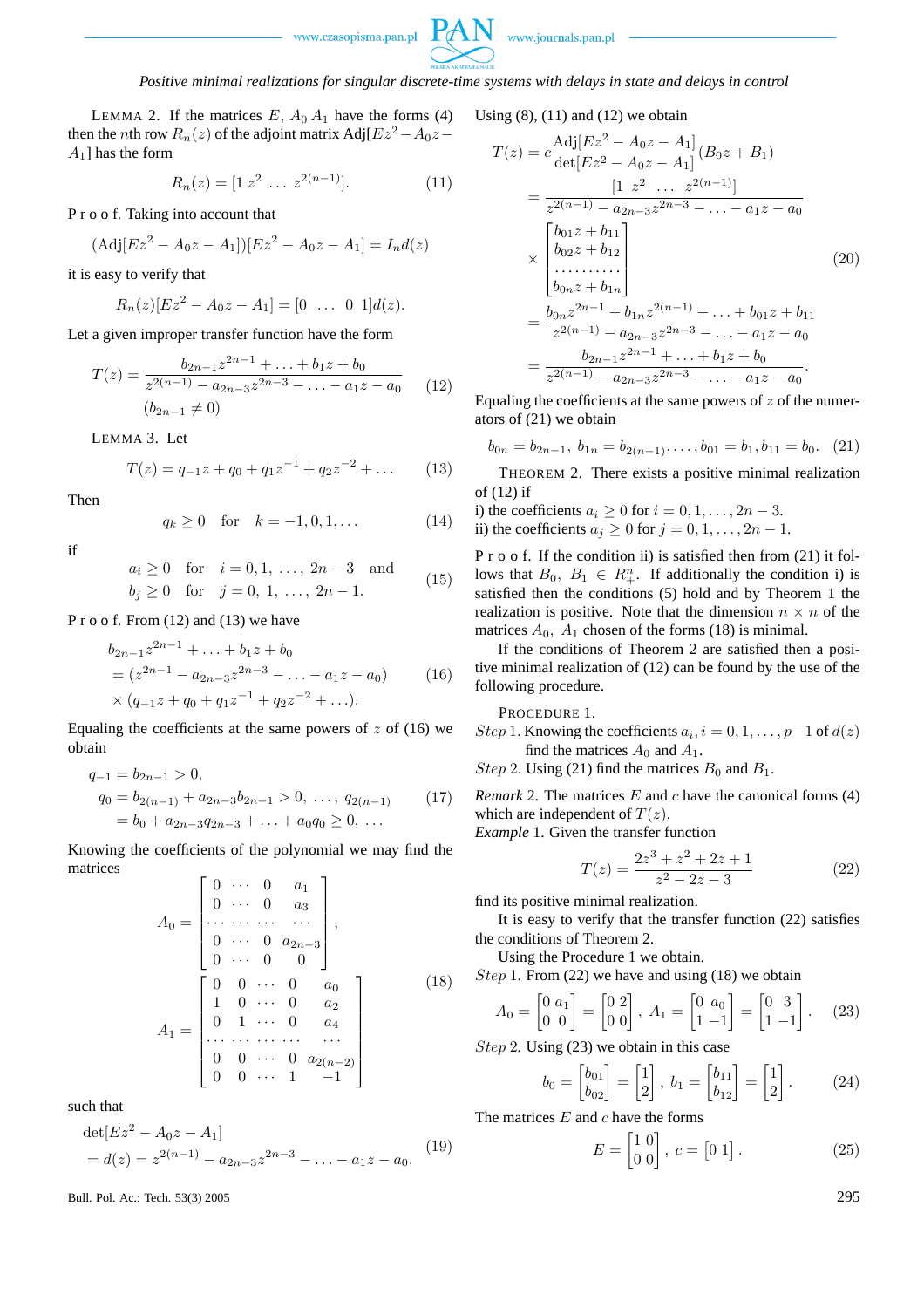

T. Kaczorek

The desired positive realization is given by (23), (24) and (25).

If the degree of denominator  $d(z)$  of a given transfer function  $T(z) = n(z)/d(z)$  is odd then multiplying the numerator and the denominator of  $T(z)$  by z we obtain  $T(z)$  =  $zn(z)/zd(z)$  with the denominator  $zd(z)$  of even degree and we may apply the previous Procedure 1.

The obtained positive realization is not, in a general case, a minimal one.

*Example* 2. Find a positive realization of the transfer function

$$
T(z) = \frac{2z^4 + 3z^3 + z^2 + 2z + 3}{z^3 - 2z^2 - z - 2}
$$
 (26)

Multiplying the numerator and the denominator of (26) by z we obtain

$$
T(z) = \frac{2z^5 + 3z^4 + z^3 + 2z^2 + 3z}{z^4 - 2z^3 - z^2 - 2z} \tag{27}
$$

The transfer function (27) satisfies the conditions of Theorem 2 and we may apply the Procedure 1.

*Step* 1. From (27) we have  $n = 3$  and using (18) we obtain

$$
A_0 = \begin{bmatrix} 0 & 0 & a_1 \\ 0 & 0 & a_3 \\ 0 & 0 & 0 \end{bmatrix} = \begin{bmatrix} 0 & 0 & 2 \\ 0 & 0 & 2 \\ 0 & 0 & 0 \end{bmatrix},
$$
  
\n
$$
A_1 = \begin{bmatrix} 0 & 0 & a_0 \\ 1 & 0 & a_2 \\ 0 & 1 & -1 \end{bmatrix} = \begin{bmatrix} 0 & 0 & 0 \\ 1 & 0 & 1 \\ 0 & 1 & -1 \end{bmatrix},
$$
\n(28)

Step 2. Using (21) we obtain

$$
B_0 = \begin{bmatrix} b_{01} \\ b_{02} \\ b_{03} \end{bmatrix} = \begin{bmatrix} 3 \\ 1 \\ 2 \end{bmatrix}, B_1 = \begin{bmatrix} b_{11} \\ b_{12} \\ b_{13} \end{bmatrix} = \begin{bmatrix} 0 \\ 2 \\ 3 \end{bmatrix}.
$$
 (29)

The matrices  $E$  and  $c$  have the forms Ţ --<br>-

$$
E = \begin{bmatrix} 1 & 0 & 0 \\ 0 & 1 & 0 \\ 0 & 0 & 0 \end{bmatrix}, \ c = \begin{bmatrix} 0 & 0 & 1 \end{bmatrix}. \tag{30}
$$

The desired positive realization of (26) is given by (28), (29) and (30).

#### **4. Multi delays systems**

Consider the singular discrete-time linear system with two delays in state and two delays in input described by the equation

$$
Ex(i + 1) = A_0x(i) + A_1x(i - 1) + A_2x(i - 2)
$$
  
+ 
$$
B_0u(i) + B_1u(i - 1) + B_2u(i - 2)
$$
 (31)

and (1b), where  $x(i)$ ,  $u(i)$  and  $y(i)$  are defined in the same way as for (1a) and  $A_2 \in R^{n \times n}$ ,  $B_2 \in R^n$ .

It is assumed that

 $\det[Ez^3 - A_0z^2 - A_1z - A_2] \neq 0$  for some  $z \in C$  (32)

The initial conditions for (31) are given by

$$
x(-i) \in R^n \quad \text{for} \quad i = 0, 1, 2 \quad \text{and}
$$

$$
u(-j) \in R \quad \text{for} \quad j = 1, 2 \tag{33}
$$

and they belong to the set  $X_0$  of admissible initial conditions.

It is also assumed that E and c have the canonical forms (4) and  $\overline{r}$  $\overline{a}$  $\overline{r}$  $\overline{a}$ 

$$
A_0 = \begin{bmatrix} 0 & \cdots & 0 & a_2 \\ 0 & \cdots & 0 & a_5 \\ \cdots & \cdots & \cdots & \cdots \\ 0 & \cdots & 0 & a_{3n-4} \\ 0 & \cdots & 0 & 0 \end{bmatrix}, A_1 = \begin{bmatrix} 0 & \cdots & 0 & a_1 \\ 0 & \cdots & 0 & a_4 \\ \cdots & \cdots & \cdots & \cdots \\ 0 & \cdots & 0 & a_{3n-5} \\ 0 & \cdots & 0 & 0 \end{bmatrix},
$$

$$
A_2 = \begin{bmatrix} 0 & 0 & \cdots & 0 & a_0 \\ 1 & 0 & \cdots & 0 & a_3 \\ \cdots & \cdots & \cdots & \cdots & \cdots \\ 0 & 0 & \cdots & 0 & a_{3(n-2)} \\ 0 & 0 & \cdots & 0 & -1 \end{bmatrix}, B_k = \begin{bmatrix} b_{k1} \\ b_{k2} \\ \vdots \\ b_{kn} \end{bmatrix}, k = 0, 1, 2.
$$
 (34)

The following theorem can be shown in a similar way as Theorem 1.

THEOREM 3. The system described by (31), (1b) with matrices (4) and (34) is positive if and only if

$$
a_k \ge 0
$$
 for  $k = 0, 1, ..., 3n - 4$  and  
\n $b_{ij} \ge 0$  for  $i = 0, 1, 2; j = 1, ..., n$ . (35)

LEMMA 4. If the matrices E,  $A_k$ ,  $k = 0, 1, 2$  have the canonical forms then

$$
\begin{aligned} \det[Ez^3 - A_0 z^2 - A_1 z - A_2] \\ &= z^{3(n-1)} - a_{3n-4} z^{3n-4} - \dots - a_1 z - a_0. \end{aligned} \tag{36}
$$

The proof is similar to the proof of Lemma 1.

LEMMA 5. If the matrices E,  $A_k$ ,  $k = 0, 1, 2$  have the canonical forms then the *n*th row  $R_n(z)$  of the adjoint matrix Adj $[Ez^3 - A_0z^2 - A_1z - A_2]$  has the form

$$
R_n(z) = \left[1 \ z^3 \ \cdots \ z^{3(n-1)}\right]. \tag{37}
$$

The proof is similar to the proof of Lemma 2.

Let a given improper transfer function have the form

$$
T(z) = \frac{n(z)}{d(z)}
$$
  
= 
$$
\frac{b_{3n-1}z^{3n-1} + b_{3n-2}z^{3n-2} + \dots + b_1z + b_0}{z^{3(n-1)} - a_{3n-4}z^{3n-4} - \dots - a_1z - a_0}
$$
 (38)

Knowing  $a_0, a_1, \ldots, a_{3n-4}$  of the denominator  $d(z)$  we may find the matrices  $A_k$ ,  $k = 00, 1, 2$  of the forms (34) such that  $(36)$  holds. Using  $(36)$ – $(38)$  we obtain

$$
T(z) = c[Ez - A_0 - A_1z^{-1} - A_2z^{-2}]^{-1}
$$
  
\n
$$
\times (B_0 + B_1z^{-1} + B_2z^{-2})
$$
  
\n
$$
= c[Ez^3 - A_0z^2 - A_1z - A_2]^{-1}(B_0z^2 + B_1z + B_2)
$$
  
\n
$$
= c\frac{\text{Adj}[Ez^3 - A_0z^2 - A_1z - A_0]}{\text{det}[Ez^3 - A_0z^2 - A_1z - A_0]}
$$
  
\n
$$
\times (B_0z^2 + B_1z + B_2)
$$
  
\n
$$
= \frac{[1 \ z^3 \ \dots \ z^{3(n-1)}]}{z^{3(n-1)} - a_{3n-4}z^{3n-4} - \dots - a_1z - a_0}
$$
  
\n
$$
\times \begin{bmatrix} b_{01}z^2 + b_{11}z + b_{21} \\ b_{02}z^2 + b_{12}z + b_{22} \\ \dots \\ b_{0n}z^2 + b_{1n}z + b_{2n} \end{bmatrix} = (39)
$$

296 Bull. Pol. Ac.: Tech. 53(3) 2005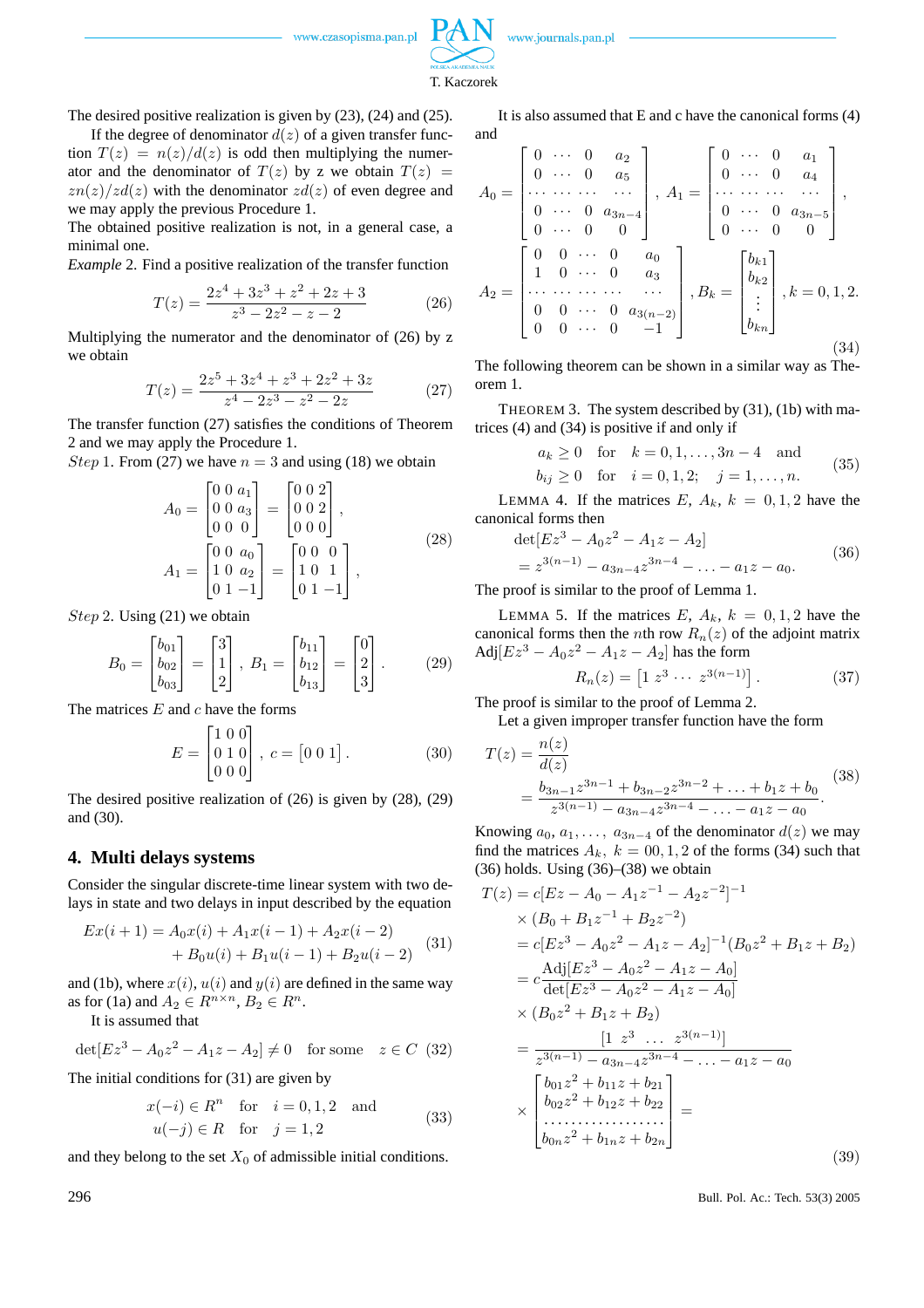

*Positive minimal realizations for singular discrete-time systems with delays in state and delays in control*

$$
=\frac{b_{0n}z^{3n-1}+b_{1n}z^{3n-2}+b_{2n}z^{3(n-1)}+\ldots+b_{01}z^{2}+b_{11}z+b_{21}}{z^{3(n-1)}-a_{3n-4}z^{3n-4}-\ldots-a_{1}z-a_{0}}
$$

$$
=\frac{b_{3n-1}z^{3n-1}+b_{3n-2}z^{3n-2}+\ldots+b_1z+b_0}{z^{3(n-1)}-a_{3n-4}z^{3n-4}-\ldots-a_1z-a_0}.
$$

Equalling the coefficients at the same powers of z of the numerators of (39) we obtain

$$
b_{0n} = b_{3n-1}, b_{1n} = b_{3n-2},..., b_{01} = b_2,b_{11} = b_1, b_{21} = b_0.
$$
 (40)

THEOREM 4. There exists a positive realization of (38) if the conditions (35) are satisfied. The proof is satisfied to the proof of Theorem 2.

If the conditions (35) are satisfied then a positive realization of (38) can be found by the use of the procedure similar to Procedure 1. The procedure is illustrated by the following example.

*Example* 3. Find a positive realization of the transfer function

$$
T(z) = \frac{2z^5 + 3z^4 + 2z^3 + z^2 + z + 2}{z^3 - 2z^2 - 3z - 1}
$$
 (41)

It is easy to see that the transfer function (41) satisfies the conditions (35).

Step 1. From (38) and (41) it follows that and using (34) we obtain

$$
A_0 = \begin{bmatrix} 0 & a_2 \\ 0 & 0 \end{bmatrix} = \begin{bmatrix} 0 & 2 \\ 0 & 0 \end{bmatrix}, A_1 = \begin{bmatrix} 0 & a_1 \\ 0 & 0 \end{bmatrix} = \begin{bmatrix} 0 & 3 \\ 0 & 0 \end{bmatrix},
$$
  
\n
$$
A_2 = \begin{bmatrix} 0 & a_0 \\ 1 & -1 \end{bmatrix} = \begin{bmatrix} 0 & 1 \\ 1 & -1 \end{bmatrix}.
$$
 (42)

Step 2. Using  $(41)$  and  $(41)$  we obtain

$$
B_0 = \begin{bmatrix} b_{01} \\ b_{02} \end{bmatrix} = \begin{bmatrix} 1 \\ 2 \end{bmatrix}, B_1 = \begin{bmatrix} b_{11} \\ b_{12} \end{bmatrix} = \begin{bmatrix} 1 \\ 3 \end{bmatrix},
$$
  
\n
$$
B_2 = \begin{bmatrix} b_{21} \\ b_{22} \end{bmatrix} = \begin{bmatrix} 2 \\ 2 \end{bmatrix}.
$$
\n(43)

The matrices  $E$  and  $c$  have the forms

$$
E = \begin{bmatrix} 1 & 0 \\ 0 & 0 \end{bmatrix}, \ c = \begin{bmatrix} 0 & 1 \end{bmatrix}.
$$
 (44)

The desired positive realization of (41) is given by (42), (43) and (44).

*Remark* 3. If the degree of denominator  $d(z)$  of a given transfer function  $T(z) = n(z)/d(z)$  is equal to  $3n - 4 (3n - 5)$ then multiplying the numerator and the denominator of  $T(z)$ by  $z(z^2)$  we obtain the desired transfer function and we may apply the proposed approach.

Let the transfer function, in general case, have the form

$$
T(z) = \frac{n(z)}{d(z)}, \text{ deg } n(z) = q, \text{ deg } d(z) = p. \tag{45}
$$

Then the number of delays of the system is equal to

$$
r = q - p.\t\t(46)
$$

**Bull. Pol. Ac.: Tech. 53(3) 2005** 297

If the matrices E,  $A_k \in R^{n \times n}$ ,  $k = 0, 1, \dots, r$ , have the canonical forms then the minimal  $n$  is given by

$$
n = \frac{q+1}{r+1}.\tag{47}
$$

The formula (47) can be justified at follows.

If the matrix  $E$  has the canonical form then

$$
(n-1)(r+1) = p \t\t(48)
$$

Taking into account (46) and solving (48) with respect to n we obtain the formula (47). In general case to find a positive realization of an improper transfer function of the form (45) we may use the following procedure.

PROCEDURE 2.

*Step* 1. Knowing q and p and using (46) find the number r of delays of the system.

Step 2. Knowing 
$$
q
$$
 and  $r$  and using (47) find the minimal  $n$ .

- Step 3. Knowing the coefficients  $a_k$  of the denominator find the matrices  $A_k$ ,  $k = 0, 1, \ldots, r$ .
- Step 4. Using equalities similar to (40) find the matrices  $B_k$ for  $k = 0, 1, ..., r$ .

The Procedure 2 will be illustrated by the following example.

*Example* 4. Find a positive realization of the transfer function  $7^7+3z^5+2z^3+z^2+z+2$ 

$$
T(z) = \frac{2z^7 + 3z^5 + 2z^3 + z^2 + z + 2}{z^5 - 4z^4 - 3z^3 - 2z^2 - z - 2}.
$$
 (49)

It is easy to see that the transfer function (49) satisfies the conditions (35).

To obtain the transfer function of the form (38) we multiply the numerator and the denominator of (49) by z and then we obtain

$$
T(z) = \frac{2z^8 + 3z^6 + 2z^4 + z^3 + z^2 + 2z}{z^6 - 4z^5 - 3z^4 - 2z^3 - z^2 - 2z}.
$$
 (50)

Using Procedure 2 to (50) we obtain

*Step* 1. Taking into account that in this case  $q = 8$ ,  $p = 6$  and using (46) we obtain

$$
r = q - p = 2.
$$

Step 2. From (47) we have

$$
n = \frac{q+1}{r+1} = 3.
$$

*Step* 3. Taking into account that  $d(z) = z^6 - 4z^5 - 3z^4 2z^3 - z^2 - 2z$  and using (34) we obtain

$$
A_0 = \begin{bmatrix} 0 & 0 & a_2 \\ 0 & 0 & a_5 \\ 0 & 0 & 0 \end{bmatrix} = \begin{bmatrix} 0 & 0 & 1 \\ 0 & 0 & 4 \\ 0 & 0 & 0 \end{bmatrix}, A_1 = \begin{bmatrix} 0 & 0 & a_1 \\ 0 & 0 & a_4 \\ 0 & 0 & 0 \end{bmatrix} = \begin{bmatrix} 0 & 0 & 2 \\ 0 & 0 & 3 \\ 0 & 0 & 0 \end{bmatrix},
$$

$$
A_2 = \begin{bmatrix} 0 & 0 & a_0 \\ 1 & 0 & a_3 \\ 0 & 1 & -1 \end{bmatrix} = \begin{bmatrix} 0 & 0 & 0 \\ 1 & 0 & 2 \\ 0 & 1 & -1 \end{bmatrix}.
$$
(51)

Step 4. In this case we have

$$
\begin{bmatrix} 1 \ z^3 \ z^6 \end{bmatrix} \begin{bmatrix} b_{01}z^2 + b_{11}z + b_{21} \\ b_{02}z^2 + b_{12}z + b_{22} \\ b_{03}z^2 + b_{13}z + b_{23} \end{bmatrix}
$$
  
=  $2z^8 + 3z^6 + 2z^4 + z^3 + z^2 + 2z$  and